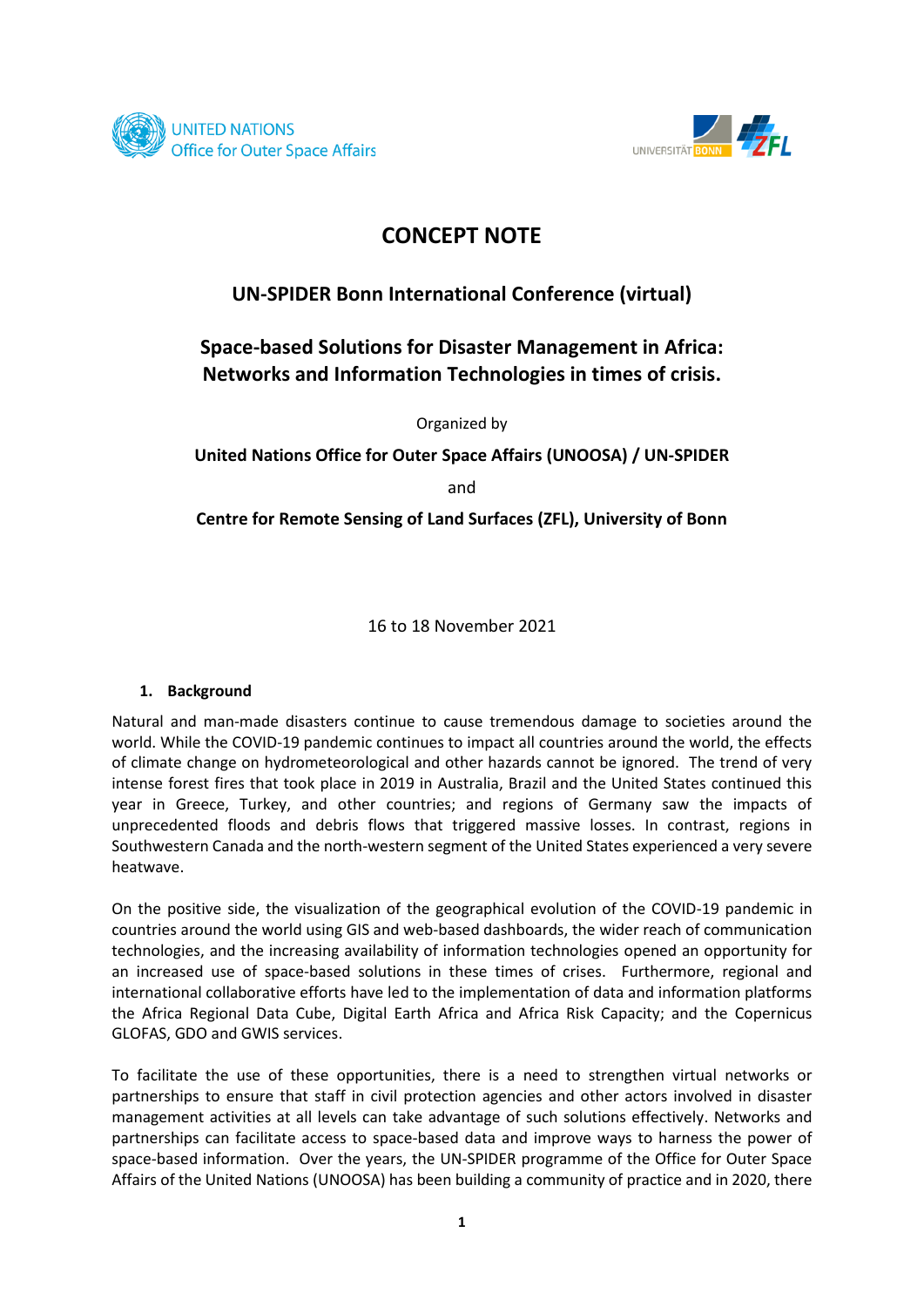was a recommendation for the formalization of that community of practice as a network or partnership.

This International Conference will address novel solutions developed by the space community, ways in which disaster management agencies are implementing space-based solutions and will allow UN-SPIDER to strengthen its network of African stakeholders for an improved use of space technologies for disaster management.

### **2. Objectives and expected outcomes**

The International Conference aims to contribute to an increased use of space-based solutions in African countries to respond to challenges posed by natural hazards in times of crisis such as the ones triggered by climate change and the COVID-19 pandemic. More specifically, the conference aims to:

- Showcase recent advances and identify challenges to the use of space-based information, big data approaches and information technologies in disaster management in Africa.
- Present and provide a hands-on experience of space-based applications through tutorials on technical solutions ranging from standalone desktop packages to cloud computing environments that facilitate the access to and use of space-based data and information products for disaster management.
- Contribute to the efforts of UN-SPIDER to strengthen its network of stakeholders in Africa.

The outcomes, results and key recommendations of this International Conference will be published as a technical report and will be incorporated into the UN-SPIDER plan of work for the coming years.

#### **3. Conference Sessions**

The International Conference will include technical presentations, discussions, and hand-on sessions on the use of new web-based and cloud-based tools. The first session of the conference will serve to set the context and highlight:

- Challenges introduced by climate change when confronting risks and disasters triggered by hydrometeorological hazards.
- Examples of the use of novel space technology applications to confront natural hazards.
- Examples of novel information technologies in Africa.

The second session of the conference will be dedicated to the compilation of experiences on the use of space-based solutions in countries, and to provide hands-on examples of cloud-based solutions to generate actionable space-based information.

The third session will be dedicated to the UN-SPIDER network of African stakeholders and to the exchange of experiences on the role of networksto strengthen institutional capacities, individual skills and to carry out collective efforts in disaster management efforts in Africa.

#### **4. Participants**

The International Conference is expected to bring together around 80 to 120 participants from national, regional, and international organizations, academia, and the private sector. *The Office for Outer Space Affairs is committed to achieving 50/50 gender balance in its programs and ensuring a balanced representation from different perspectives. Women are encouraged to apply.* 

Participants will include: